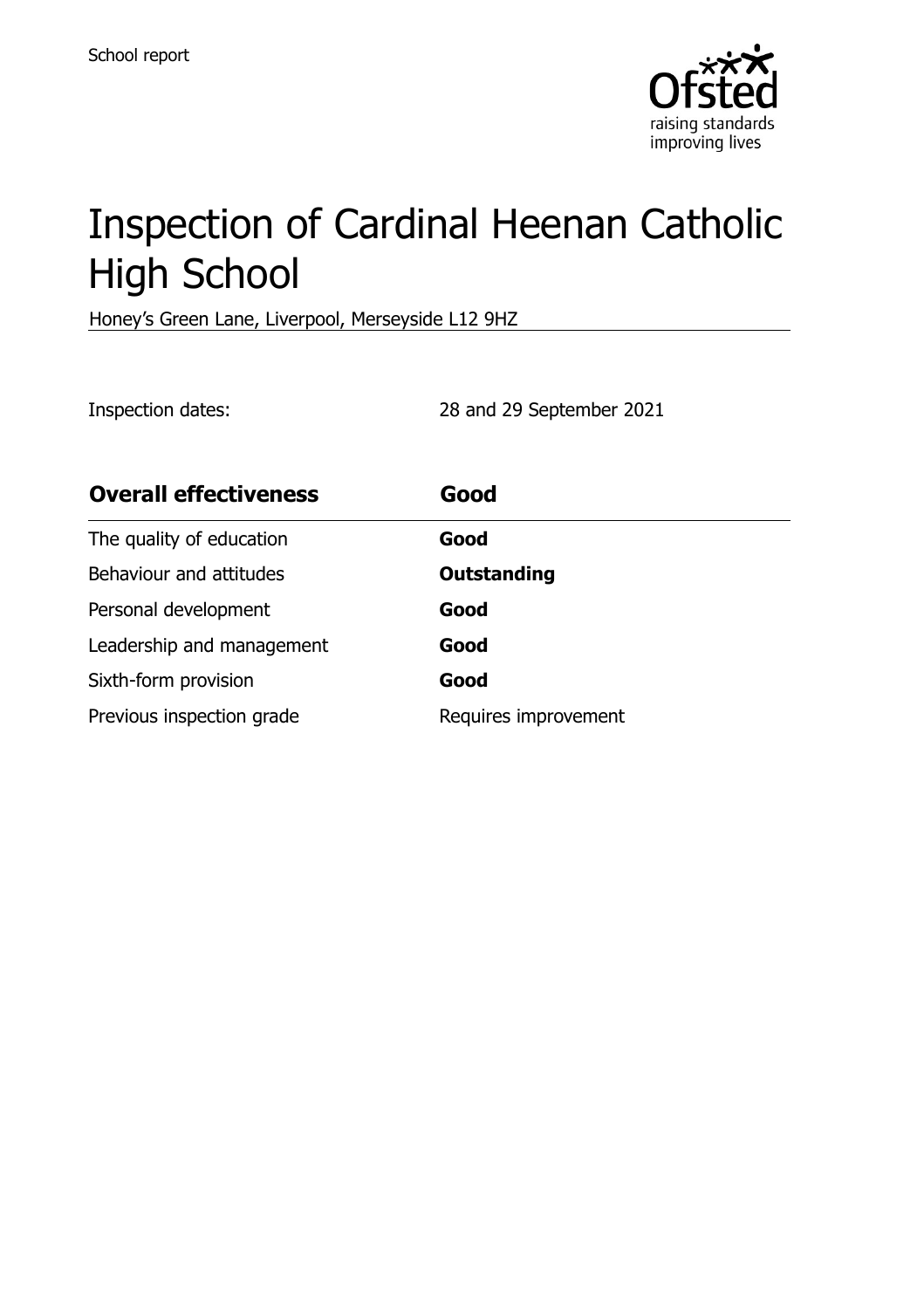

# **What is it like to attend this school?**

Cardinal Heenan Catholic High School is a learning community where pupils have great respect for each other. Teachers support pupils to become highly articulate young people who can express their views well on a wide range of issues.

The pupils who spoke with inspectors said that they feel happy and safe at school. Pupils enjoy coming to school and their attendance is very high. They are confident that staff will deal with any concerns that they have.

Leaders have very high expectations of pupils' behaviour. Pupils behave exceptionally well in lessons and around the school. They are polite, courteous and very well mannered. Relationships between staff and pupils are warm and supportive. For example, pupils enjoy playing games with the headteacher at lunchtime.

Leaders do not tolerate any derogatory behaviour. Pupils told inspectors that incidents of bullying are extremely rare. They said that if bullying does happen, teachers respond quickly and firmly to resolve any issues.

Pupils benefit from studying a wide range of subjects. Leaders have put in place an ambitious curriculum. Leaders and teachers have high expectations of all pupils. Most pupils achieve well.

Leaders organise many opportunities to broaden pupils' horizons and to deepen their understanding of the world. Pupils enjoy taking part in a variety of clubs and sports.

#### **What does the school do well and what does it need to do better?**

Leaders and governors have a clear vision for the school. They promote a culture of 'positive attitude and ambition'. Leaders have taken effective steps to make many improvements since the previous inspection, especially in relation to pupils' behaviour. Parents and carers are very supportive of the school. A typical comment received from a parent was that the school is 'fantastic'.

Leaders have developed detailed and appropriate curriculum plans, including in the sixth form. These plans ensure that the curriculum is ambitious for everyone. Plans include the precise knowledge that pupils should learn and in what order. Teachers use curriculum plans well to design learning activities that enable pupils to build on what they already know and can do.

Pupils revisit their learning regularly. Teachers use assessment information well to identify any misunderstandings that pupils may have in their learning. Teachers take effective steps to address any misconceptions. As a result, pupils know more and remember more of the curriculum. Students in the sixth form also achieve well. Leaders have placed the English Baccalaureate (EBacc) at the heart of the curriculum. More pupils now study languages than was the case in the past. The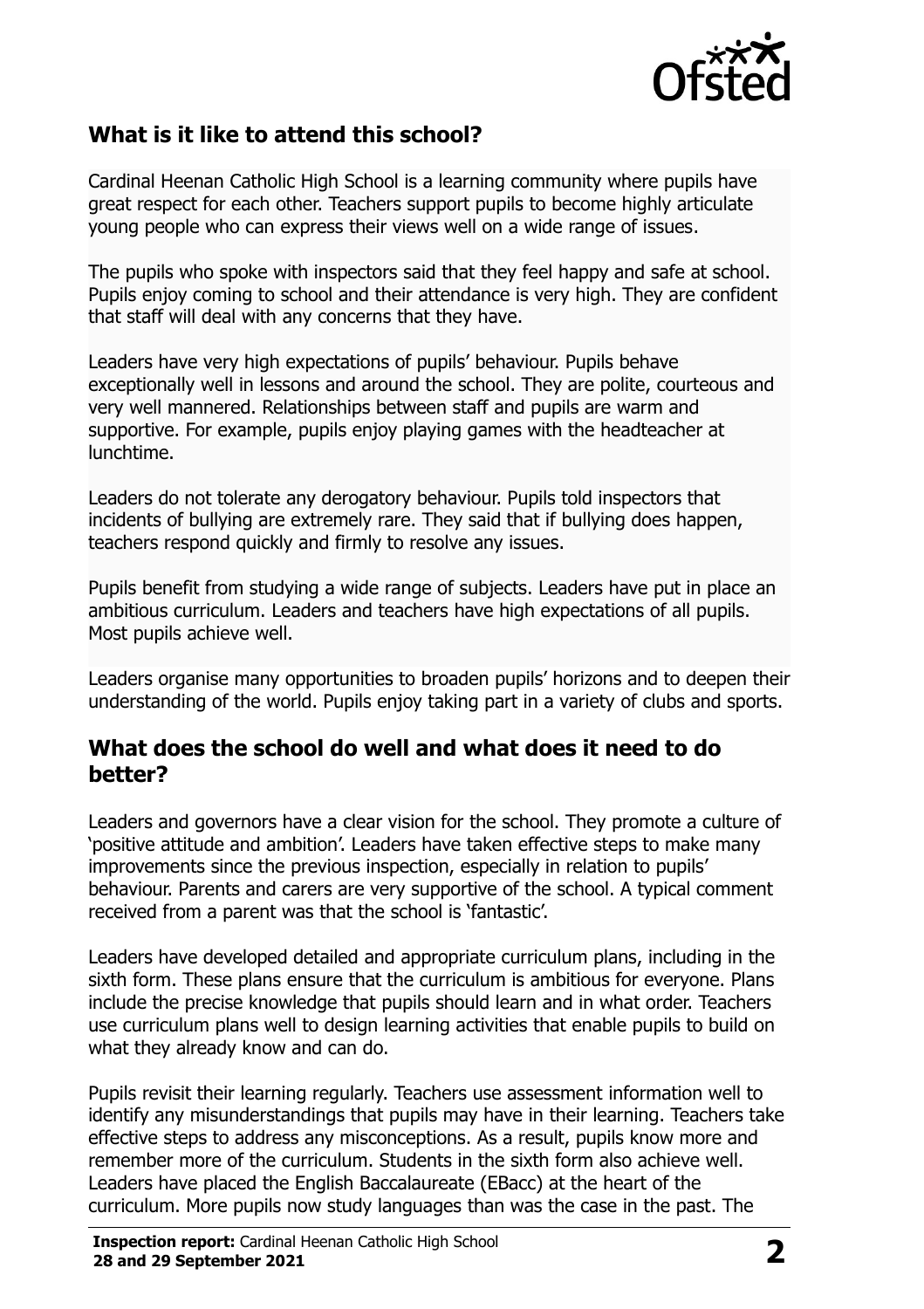

number of disadvantaged pupils studying chemistry, physics and biology is also increasing. As a result, the proportion of pupils studying the full suite of EBacc subjects is rising. Students in the sixth form follow appropriate and well-planned courses.

Teachers identify the specific needs of pupils with special educational needs and/or disabilities (SEND) effectively. They are equally adept at adapting subject content so that these pupils can learn the same ambitious curriculum as others in the school.

Leaders have a clear focus on developing pupils' reading and vocabulary knowledge. Pupils read regularly and fluently. Pupils use their vocabulary well to construct detailed arguments and debates. This is especially the case for sixth-form students.

A small number of subject leaders are new to post or lack experience of leadership. Sometimes, the systems within these subjects to check on the quality of education are less well developed. This stops them from gaining an accurate insight into the strengths and weaknesses in the subjects that they lead and sometimes hinders their ability to promote further improvement.

Leaders have created a culture in which pupils are highly motivated. Pupils show exemplary behaviour. They demonstrate consistently positive attitudes to their learning. Pupils make a valuable contribution to the life of the school. This is particularly evident in the work of the school council.

Leaders have put in place a strong programme to support pupils' personal development. Pupils, and students in the sixth form, understand how to look after their own physical and mental health. They use this knowledge to keep physically healthy and maintain an active lifestyle. Teachers support pupils to be confident, resilient and independent. Disadvantaged pupils, and those pupils with SEND, take a full part in many of the aspects of school life.

Pupils, and students in the sixth form, benefit from being part of pupil and student associations. For example, they are particularly proud of their medical association.

Pupils have an age-appropriate understanding of healthy relationships. They are confident in discussing issues relating to relationships and sex education. Teachers also prepare pupils for life in modern Britain effectively. Pupils are tolerant of those with different faiths and beliefs.

Pupils benefit from a well-designed careers programme that meets statutory requirements, including the Baker Clause. Leaders help a high proportion of pupils to continue their education further, including at universities.

Staff enjoy working in the school. Senior leaders, including the headteacher, manage the school well. Teachers said that leaders consider their well-being and workload.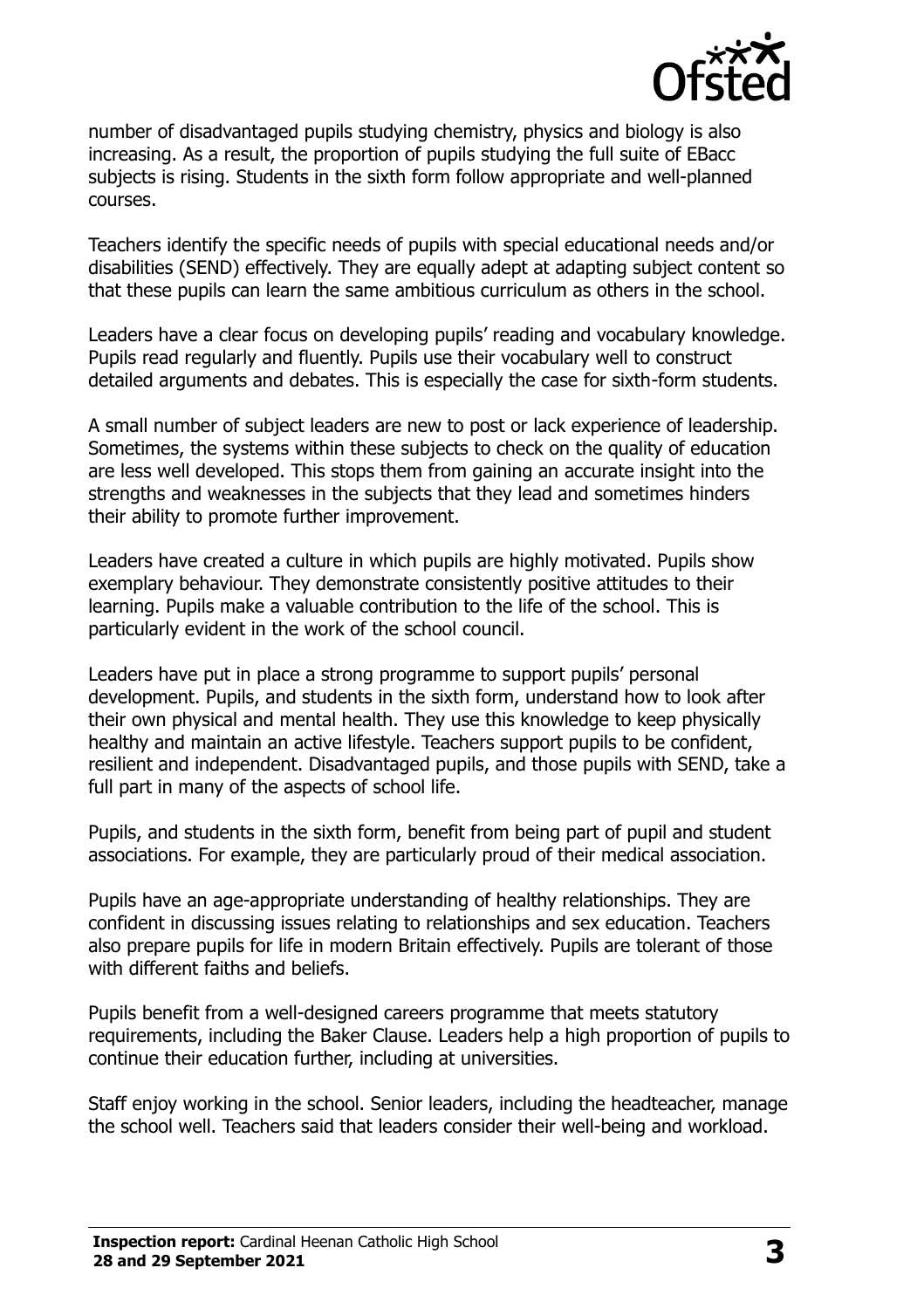

# **Safeguarding**

The arrangements for safeguarding are effective.

Leaders have created a strong safeguarding culture throughout the school. Leaders have very effective arrangements in place to identify pupils needing help. They work well with other agencies to provide timely support to pupils and their families.

Staff know how to identify those pupils who are at risk of neglect, grooming or sexual exploitation. They are vigilant for concerns and know how to spot signs of abuse. Staff help pupils reduce their risk of harm. They take a proactive approach to issues, including online abuse.

Pupils, and students in the sixth form, are clear about where they can get help.

## **What does the school need to do to improve?**

#### **(Information for the school and appropriate authority)**

In a small number of curriculum areas, leaders are new to post or lack the skills that they need to evaluate the quality of education in their subject. As a result, the systems to check on the effectiveness of the curriculum in these subject areas are sometimes less well developed. This stops leaders from knowing what they need to do to improve the subject area further. Senior leaders should ensure that appropriate training and support are in place for all subject leaders so that they can successfully check on the quality of the curriculum.

## **How can I feed back my views?**

You can use [Ofsted Parent View](http://parentview.ofsted.gov.uk/) to give Ofsted your opinion on your child's school, or to find out what other parents and carers think. We use information from Ofsted Parent View when deciding which schools to inspect, when to inspect them and as part of their inspection.

The Department for Education has further [guidance](http://www.gov.uk/complain-about-school) on how to complain about a school.

If you are the school and you are not happy with the inspection or the report, you can [complain to Ofsted.](http://www.gov.uk/complain-ofsted-report)

#### **Further information**

You can search for [published performance information](http://www.compare-school-performance.service.gov.uk/) about the school.

In the report, '[disadvantaged pupils](http://www.gov.uk/guidance/pupil-premium-information-for-schools-and-alternative-provision-settings)' refers to those pupils who attract government pupil premium funding: pupils claiming free school meals at any point in the last six years and pupils in care or who left care through adoption or another formal route.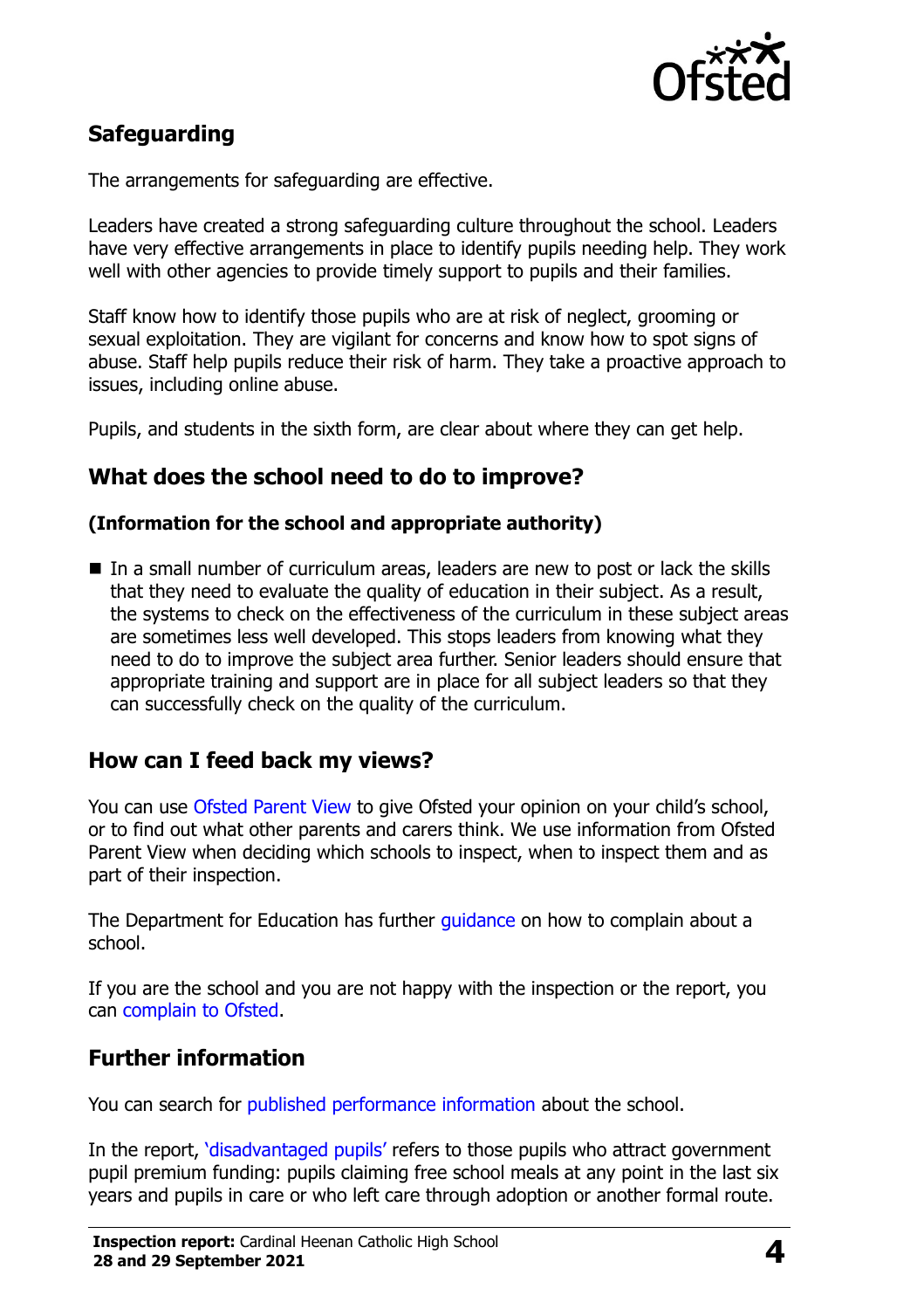

# **School details**

| Unique reference number                            | 104714                                                                |  |
|----------------------------------------------------|-----------------------------------------------------------------------|--|
| <b>Local authority</b>                             | Liverpool                                                             |  |
| <b>Inspection number</b>                           | 10200800                                                              |  |
| <b>Type of school</b>                              | Secondary comprehensive                                               |  |
| <b>School category</b>                             | Voluntary aided                                                       |  |
| Age range of pupils                                | 11 to 18                                                              |  |
| <b>Gender of pupils</b>                            | <b>Boys</b>                                                           |  |
| <b>Gender of pupils in sixth-form</b><br>provision | Mixed                                                                 |  |
| Number of pupils on the school roll                | 1,389                                                                 |  |
| Of which, number on roll in the<br>sixth form      | 218                                                                   |  |
| <b>Appropriate authority</b>                       | The governing body                                                    |  |
| <b>Chair of governing body</b>                     | David Glover                                                          |  |
| <b>Headteacher</b>                                 | Karen Smyth                                                           |  |
| Website                                            | www.cardinal-heenan.org.uk                                            |  |
| Date of previous inspection                        | 23 February 2021, under section 8 of the<br><b>Education Act 2005</b> |  |

# **Information about this school**

- A new chair of the governing body was appointed in December 2020.
- The school has a joint sixth-form provision with Broughton Hall Catholic High School.
- The school is part of the Archdiocese of Liverpool. The school's most recent Section 48 monitoring inspection was on 3 October 2019.
- A small number of pupils attend alternative provision at Alder Centre Education (ACE), West Derby School, Barton Moss, Liverpool Education Employment Partnership (LEEP) and the Everton Free School.

# **Information about this inspection**

The inspectors carried out this inspection under section 5 of the Education Act 2005.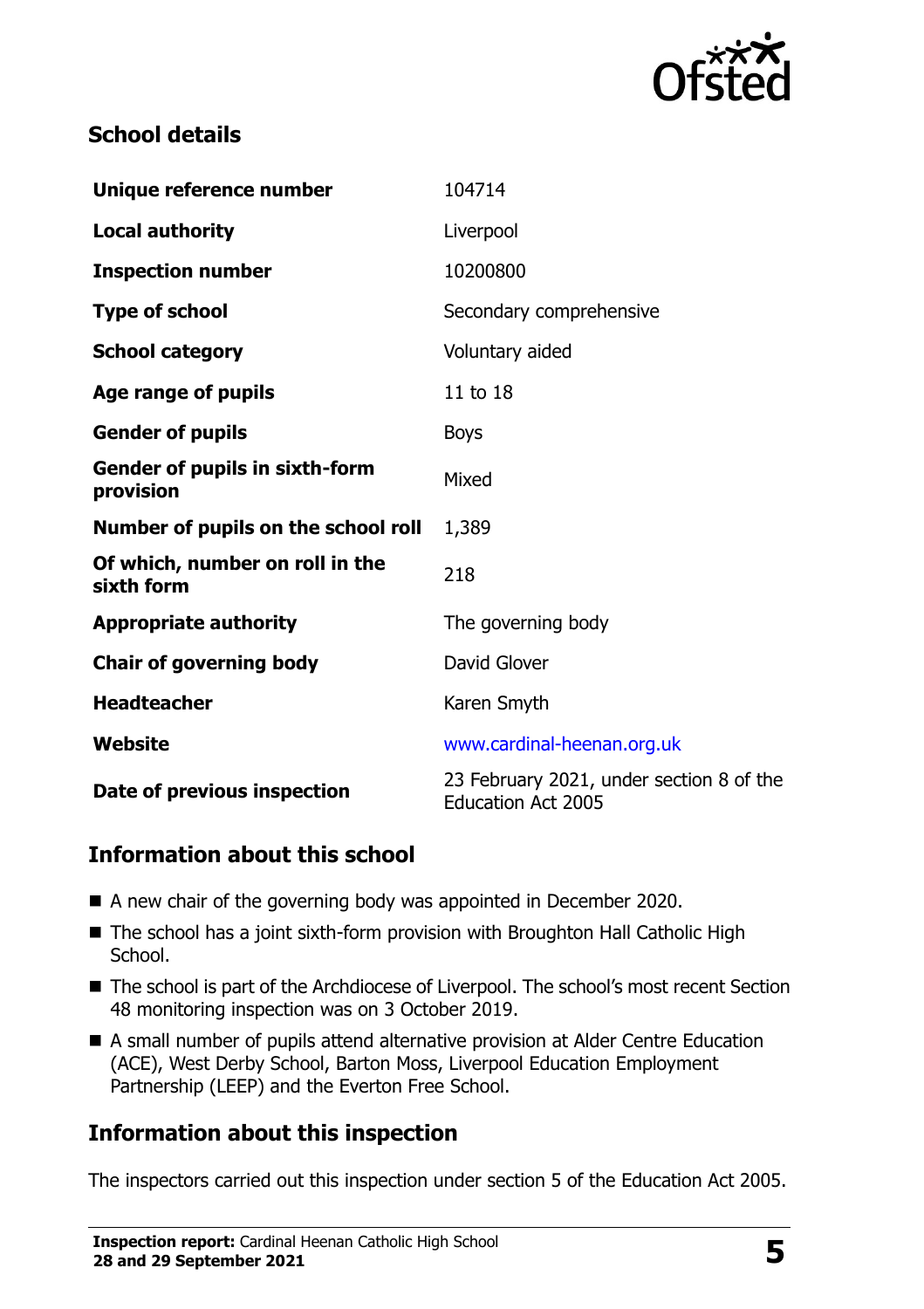

This was the first routine inspection the school had received since the COVID-19 (coronavirus) pandemic began. Inspectors discussed the impact of the pandemic with school leaders, and have taken that into account in their evaluation.

- Inspectors held meetings with the headteacher, deputy headteachers, other senior leaders, subject leaders, the special educational needs coordinator, staff, members of the governing body, and a representative of the local authority. They also held telephone conversations with representatives from four alternative providers and a consultant employed by the Archdiocese of Liverpool.
- Inspectors spoke with pupils about their experience of school and their views on behaviour and bullying. Inspectors also observed pupils' behaviour during lessons and at breaktimes.
- Inspectors reviewed a wide range of evidence, including the school's self-evaluation and improvement plans. They also looked at minutes of governing body meetings and records of pupils' behaviour.
- An inspector looked at safeguarding policies and reviewed leaders' record of checks on the suitability of staff and governors. Meetings were held with those responsible for safeguarding.
- Inspectors considered the 73 responses to the staff survey. Inspectors also considered the 60 responses to Parent View, Ofsted's online questionnaire for parents, including the 59 free-text responses.
- Inspectors also considered the 183 responses to Ofsted's online questionnaire for pupils.
- Inspectors carried out deep dives in English, mathematics, history, design and technology, and languages. They visited a sample of lessons in these subjects, met with subject leaders, reviewed pupils' work and held discussions with teachers and groups of pupils. In addition, inspectors reviewed curriculum planning in geography, science, computing, and personal, social, health and economic education.

#### **Inspection team**

| David Hampson, lead inspector | Ofsted Inspector        |
|-------------------------------|-------------------------|
| Barbara Dutton                | Ofsted Inspector        |
| Jean Tarry                    | Ofsted Inspector        |
| Dawn Farrent                  | Ofsted Inspector        |
| Lindy Griffiths               | Ofsted Inspector        |
| Emma Gregory                  | Her Majesty's Inspector |